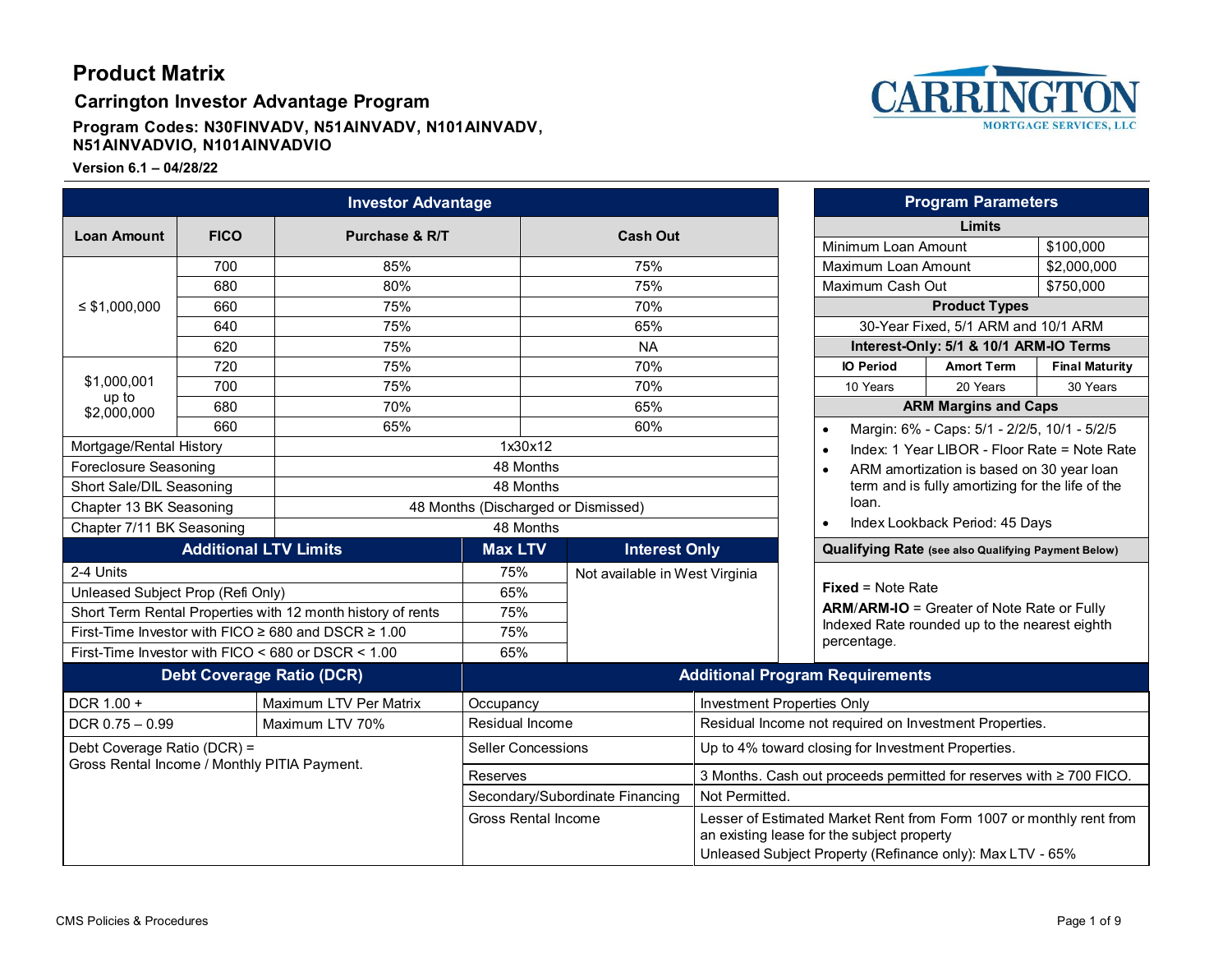**Carrington Investor Advantage Program**



### **Program Codes: N30FINVADV, N51AINVADV, N101AINVADV, N51AINVADVIO, N101AINVADVIO**

|                             | <b>Guideline Requirements</b>                                                                                                                                                                                                                                                                                                                                                                                                                                                                                                                                                                                                                                                                                                                                                                                                                                                                                                                                                                                                                                                                                                                                                                                                                                                                |
|-----------------------------|----------------------------------------------------------------------------------------------------------------------------------------------------------------------------------------------------------------------------------------------------------------------------------------------------------------------------------------------------------------------------------------------------------------------------------------------------------------------------------------------------------------------------------------------------------------------------------------------------------------------------------------------------------------------------------------------------------------------------------------------------------------------------------------------------------------------------------------------------------------------------------------------------------------------------------------------------------------------------------------------------------------------------------------------------------------------------------------------------------------------------------------------------------------------------------------------------------------------------------------------------------------------------------------------|
|                             | <b>COLLATERAL</b>                                                                                                                                                                                                                                                                                                                                                                                                                                                                                                                                                                                                                                                                                                                                                                                                                                                                                                                                                                                                                                                                                                                                                                                                                                                                            |
| General                     | Property must be in average or better condition. Properties in C5 or C6 condition are not acceptable. Deferred maintenance is allowed subject<br>to the requirements below.                                                                                                                                                                                                                                                                                                                                                                                                                                                                                                                                                                                                                                                                                                                                                                                                                                                                                                                                                                                                                                                                                                                  |
| <b>Deferred Maintenance</b> | CMS permits appraisals to be based on the "as is" condition of the property provided existing conditions are minor and do not affect the safety,<br>soundness, or structural integrity of the property, and the appraiser's opinion of value reflects the existence of these conditions.                                                                                                                                                                                                                                                                                                                                                                                                                                                                                                                                                                                                                                                                                                                                                                                                                                                                                                                                                                                                     |
|                             | Deferred maintenance is typically due to normal wear and tear from the aging process and the occupancy of the property. While such<br>conditions generally do not rise to the level of a required repair, they must be reported. Examples of minor conditions and deferred maintenance<br>include worn floor finishes or carpet, minor plumbing leaks, holes in window screens, or cracked window glass.                                                                                                                                                                                                                                                                                                                                                                                                                                                                                                                                                                                                                                                                                                                                                                                                                                                                                     |
| Appraisal                   | 1 Full appraisal required. Exterior and Interior inspection. Color photographs required.                                                                                                                                                                                                                                                                                                                                                                                                                                                                                                                                                                                                                                                                                                                                                                                                                                                                                                                                                                                                                                                                                                                                                                                                     |
| <b>Appraisal Review</b>     | The Appraisal Review Process requires a secondary due diligence product to support the appraised value for the transaction. Acceptable products<br>include:<br>FNMA Collateral Underwriter score $\leq 2.5$ for LTVs $\leq 80\%$<br>$\bullet$<br>Desk Review (must contain a value and comparative sales data to support the valuation result)<br>Second Full Appraisal<br>The following require a Desk Review (CU Score not permitted):<br>CU Score $> 2.5$ or<br>$LTV > 80\%$<br>The following require a Second Full Appraisal:<br>Loan amount $> $1,500,000$<br>When two appraisals are required, the lower of the two values must be used to determine value.<br>Appraised value ≥ \$1,500,000 requires a Carrington Capital Management (CCM) review. When two appraisals are present the lowest value is<br>used.<br>Desk Reviews and Second Full Appraisals, when required, must be ordered from a CMS-approved AMC. A Second Full Appraisal must be<br>completed by a different appraiser and different AMC than the first appraisal. CMS reserves the right to request additional appraisal products<br>at our discretion based on review of the appraisal and loan file.<br>See the Carrington Investor Advantage Program Guidelines for full details on available review products. |
| Appraisal Re-Use            | Re-use of an appraisal inspection report is not permitted. Appraisal inspections must be specific to the CMS loan transaction.                                                                                                                                                                                                                                                                                                                                                                                                                                                                                                                                                                                                                                                                                                                                                                                                                                                                                                                                                                                                                                                                                                                                                               |
| <b>Appraisal Updates</b>    | Permitted. Follow guidelines and acceptable extension dates. The appraisal may be no older than 240 days at closing with an appraisal update.                                                                                                                                                                                                                                                                                                                                                                                                                                                                                                                                                                                                                                                                                                                                                                                                                                                                                                                                                                                                                                                                                                                                                |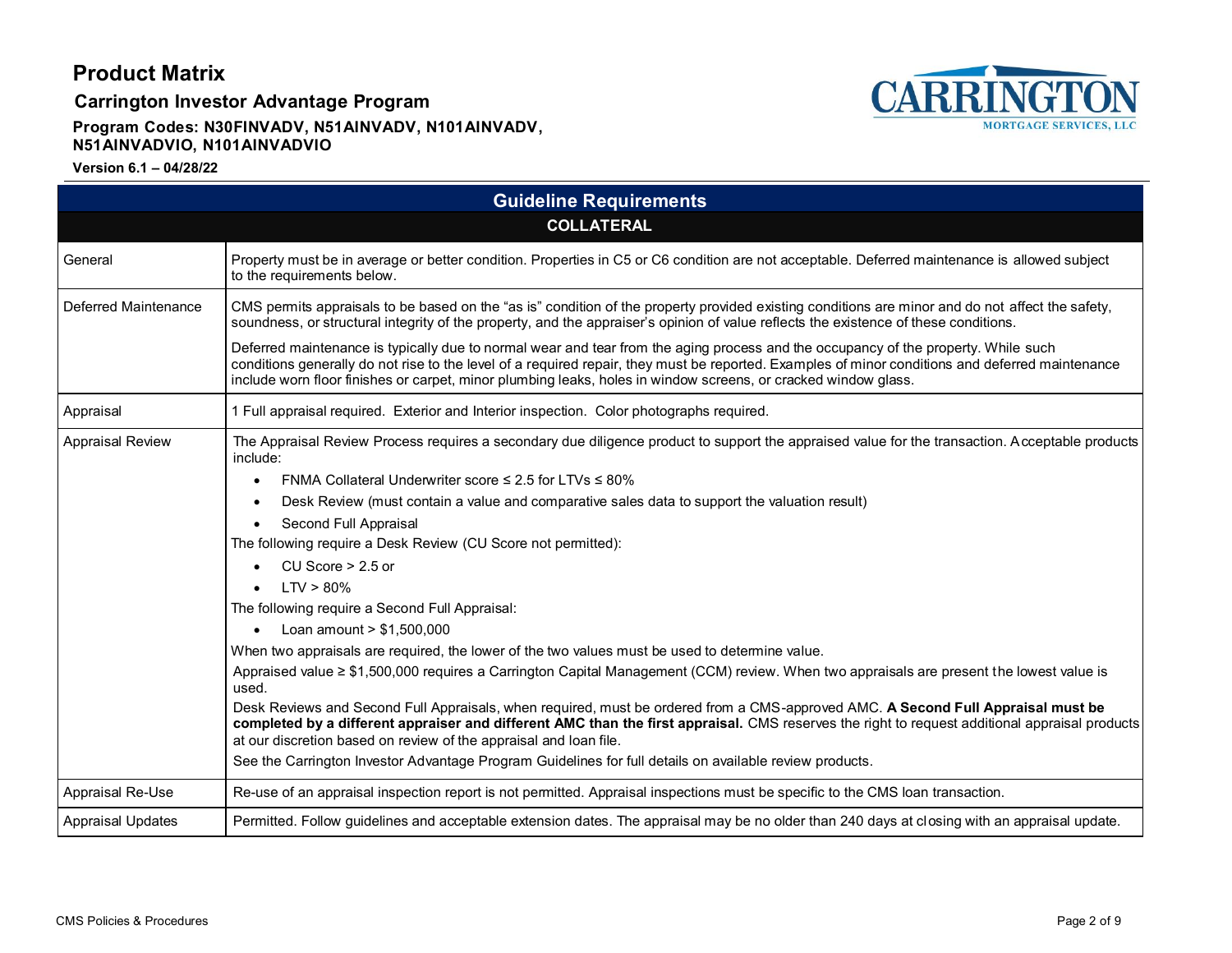**Carrington Investor Advantage Program**

### **Program Codes: N30FINVADV, N51AINVADV, N101AINVADV, N51AINVADVIO, N101AINVADVIO**



|                                                 | <b>COLLATERAL, continued</b>                                                                                                                                                                                                                                                                                                                                                                                         |
|-------------------------------------------------|----------------------------------------------------------------------------------------------------------------------------------------------------------------------------------------------------------------------------------------------------------------------------------------------------------------------------------------------------------------------------------------------------------------------|
| Condominiums                                    | All condominiums must have a valid project review along with a completed CMS Homeowners' Association Certification (Interlsland HOA<br>Questionnaire).                                                                                                                                                                                                                                                               |
|                                                 | ATTACHED CONDOS: Appraisal must contain 2 comparable sales from subject's project in addition to the current comparable sale requirements.                                                                                                                                                                                                                                                                           |
|                                                 | See Carrington Investor Advantage Program Guidelines for condominium specifications.                                                                                                                                                                                                                                                                                                                                 |
| <b>Short Term Rentals</b>                       | Short term rental properties may not be modified in a way that affects the residential character of the property. For example, parking lots and<br>reception areas are not acceptable. Examples of short term rentals are Air BNB, Vacation Rental By Owner (VRBO), etc.                                                                                                                                             |
|                                                 | Short term rentals of less than one month in term will be qualified as an unleased property unless the borrower is able to demonstrate a 12-month<br>history of rents on the subject property. The borrower may provide documentation from their property management service documenting 12<br>months gross rents.                                                                                                   |
|                                                 | Determining the Loan-to-Value - Refer to Additional LTV Limits chart.                                                                                                                                                                                                                                                                                                                                                |
|                                                 | The Debt-Coverage Ratio (DCR) must be calculated using the lesser of the documented rents from the property management service or the<br>appraiser's estimate of market rents.                                                                                                                                                                                                                                       |
| All Properties Square<br>Footage                | Minimum of 600 square feet of gross living area.                                                                                                                                                                                                                                                                                                                                                                     |
| <b>Eligible Property Types</b>                  | One Unit Single Family Residences (Attached and Detached), PUDs (Attached and Detached), Condos (Low and High Rise), Site Condo,<br>Townhouse, 2-4 Unit Properties, and Modular Homes                                                                                                                                                                                                                                |
| Ineligible Property Types                       | Co-ops, Condotels, Non-Warrantable Condominiums, Manufactured, Unique Properties, Mixed Use properties, Leaseholds, Rural Properties, Log<br>Homes, Agriculturally Zoned, Farms or Hobby/Working/Income Producing Farms, Properties with oil, gas, or mineral rights, Builder Model<br>Leaseback, Non-Conforming zoning regulations that prohibit rebuilding, State-approved medical marijuana producing properties. |
|                                                 | Note: Mixed Use properties are defined as properties that have a business use in addition to their residential use, such as a property with space<br>set aside for a day care facility, a beauty or barber shop, or a doctor's office are not eligible.                                                                                                                                                              |
| <b>Rural Property</b>                           | Rural properties are ineligible. Properties are considered rural if:                                                                                                                                                                                                                                                                                                                                                 |
| Determination                                   | The Zip Code is contained in Exhibit A of the Guidelines, or                                                                                                                                                                                                                                                                                                                                                         |
|                                                 | The appraiser indicates the subject Location as Rural in the Neighborhood section of the appraisal report.                                                                                                                                                                                                                                                                                                           |
| <b>Property Flipping</b>                        | Seller must be on title for greater than 180 days.                                                                                                                                                                                                                                                                                                                                                                   |
| <b>Resale/Deed Restrictions</b>                 | Communities where the minimum age requirement is 55 are permitted.                                                                                                                                                                                                                                                                                                                                                   |
| Maximum Number of<br><b>Financed Properties</b> | No limit for other servicers; Limit 5 financed properties serviced by Carrington Mortgage Services. See Carrington Investor Advantage Program<br>Guidelines for additional requirements.                                                                                                                                                                                                                             |
| Maximum Acreage                                 | Maximum 2 acres                                                                                                                                                                                                                                                                                                                                                                                                      |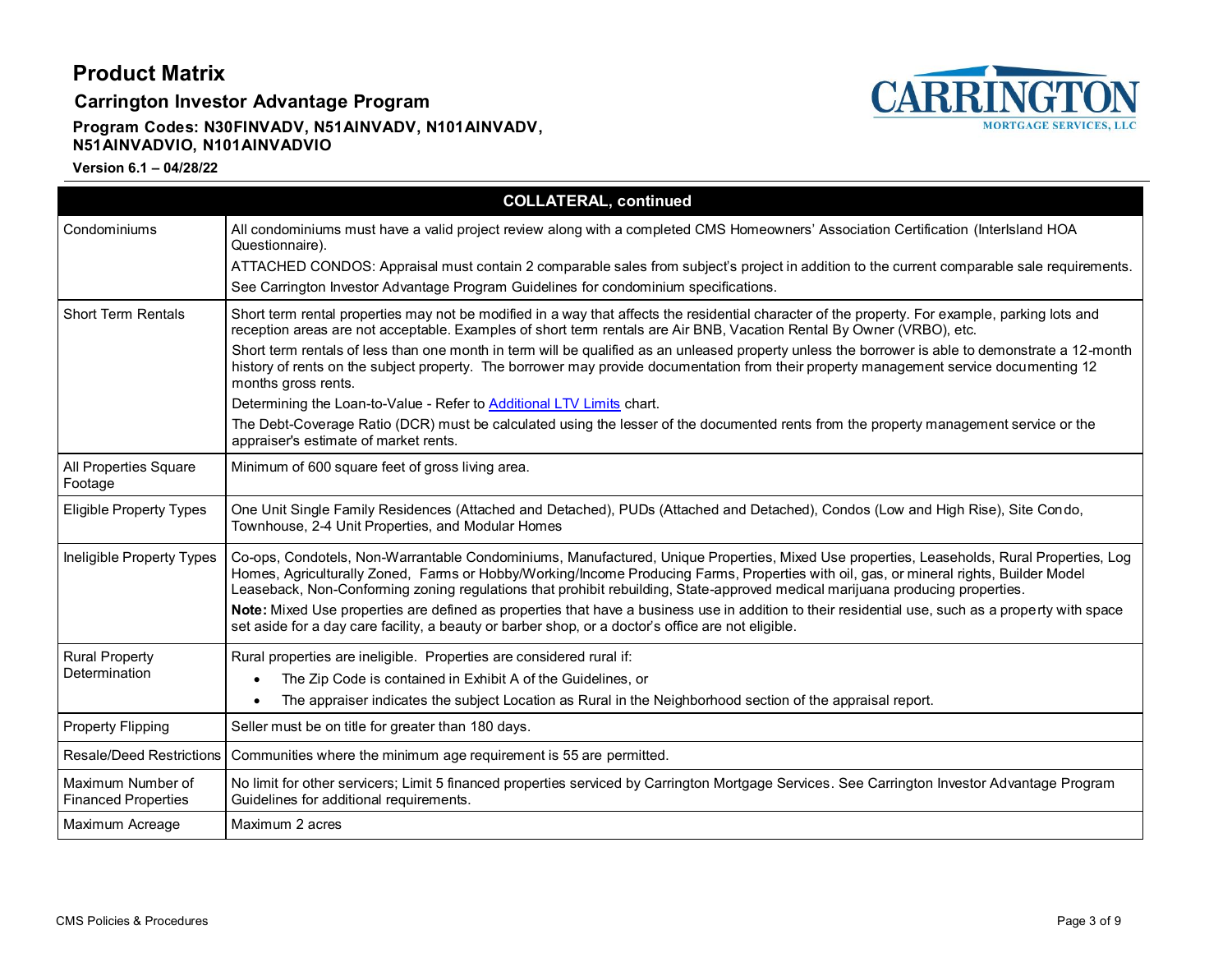**Carrington Investor Advantage Program**

### **Program Codes: N30FINVADV, N51AINVADV, N101AINVADV, N51AINVADVIO, N101AINVADVIO**



|                                              | <b>TYPES OF FINANCING</b>                                                                                                                                                                                                                                                                                                                                                                                                                                                                                                                                                                                                                                                                                                                                                                                                                                                                                                                                                                      |
|----------------------------------------------|------------------------------------------------------------------------------------------------------------------------------------------------------------------------------------------------------------------------------------------------------------------------------------------------------------------------------------------------------------------------------------------------------------------------------------------------------------------------------------------------------------------------------------------------------------------------------------------------------------------------------------------------------------------------------------------------------------------------------------------------------------------------------------------------------------------------------------------------------------------------------------------------------------------------------------------------------------------------------------------------|
| <b>General Refinance</b><br>Requirements     | Rate/term refinance and cash-out refinance transactions are allowed.<br>All investment property refinances require an appraisal review product. See Appraisal Review Process for detailed requirements.<br><b>Determining Loan-to-Value</b><br>If the property was purchased > 6 months and < 12 months from the application date, the current appraised value can be used to determine loan-<br>to-value. Two full appraisals are required and the lower of the two values will determine the loan to value.<br>If the property was purchased < 6 months from application date, the lesser of the current appraised value or the previous purchase price plus<br>documented improvements (if any) must be used. The purchase settlement statement and any invoices for materials/labor will be required.                                                                                                                                                                                      |
| Rate & Term Refi/<br><b>Limited Cash Out</b> | No seasoning of first mortgage (no minimum number of payments required on current mortgage).<br>If value has increased more than 15%, photos of improvements are required.<br>Maximum cash in hand is the lessor of 2% of the principal of the new loan amount or \$2000.<br>Closing Disclosure (CD) or HUD-1 settlement statement, as applicable required from any transaction within past 6 months. If the most recent<br>mortgage transaction was a cash-out refinance within the last 6 months, the new mortgage is not eligible. If new transaction combines a 1st and<br>non-purchase money 2nd into a new 1st loan, it is considered cash out.<br>Must demonstrate there is a Benefit to the borrower by utilizing the CMS benefit to borrower form currently in use through Encompass for refinance<br>transactions.                                                                                                                                                                   |
| Listed For Sale or<br>Purchase               | To be eligible for either a rate/term or a cash-out refinance, the subject property must be taken off the market on or before application date, provide<br>a letter of explanation for the MLS listing and statement of intent to retain the property for 12 months after closing. For cash-out transactions, if the<br>subject property was listed for sale in the 6 months prior to application date, a 10% LTV reduction from the maximum available for the specific<br>transaction is required. The lesser of the most recent list price or the current appraised value should be used to determine loan-to-value<br>for both rate/term or cash-out transactions.                                                                                                                                                                                                                                                                                                                          |
| Cash-out Refinance                           | For all cash-out refinance transactions: at least one borrower must have been on title a minimum of six (6) months prior to the new note date and a<br>minimum of 6 months must have elapsed since the most recent mortgage transaction on the subject property (either the original purchase<br>transaction or subsequent refinance). Note date to note date is used to calculate the 6 months.<br>For cash-out refinance transactions where the property is currently vested in a trust or LLC, the borrowers must have owned the property in the<br>name of the trust or LLC for at least six (6) months prior to closing.<br>Note: Properties removed from a Trust are not required to meet the title seasoning requirement if the property moves from the Trust to the owner<br>of Trust and 6 month seasoning is met in the Trust.<br>There is no waiting period if the borrower was legally awarded the property through divorce, separation, or dissolution of a domestic partnership. |
| Cash Out                                     | Maximum Cash Out = \$750,000<br>Cash Out proceeds must be used for "real estate" business purposes only. Proceeds of the loan are limited to the purchase of an additional<br>investment property or the improvement and/or maintenance of the subject property or other investment properties. Utilizing proceeds of the loan<br>for personal, family, or household purposes is prohibited.                                                                                                                                                                                                                                                                                                                                                                                                                                                                                                                                                                                                   |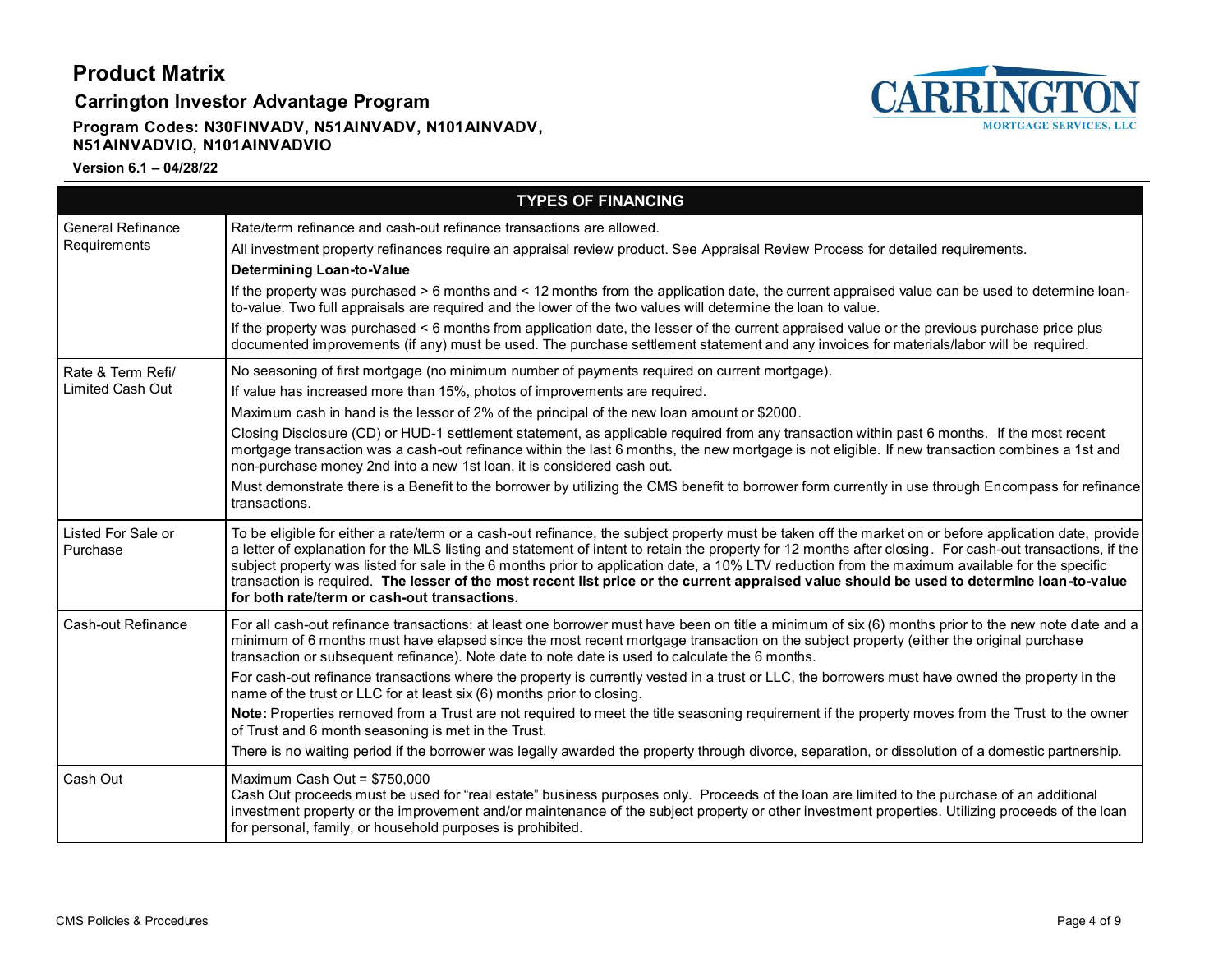**Carrington Investor Advantage Program**

### **Program Codes: N30FINVADV, N51AINVADV, N101AINVADV, N51AINVADVIO, N101AINVADVIO**



|                                  | <b>TYPES OF FINANCING (continued)</b>                                                                                                                                                                                                                                                                                                                   |  |  |  |
|----------------------------------|---------------------------------------------------------------------------------------------------------------------------------------------------------------------------------------------------------------------------------------------------------------------------------------------------------------------------------------------------------|--|--|--|
| <b>Business Purpose Loans</b>    | Business Purpose Loans are not subject to the Points and Fees Test, Anti-Steering or Consumer Credit Counseling requirements.                                                                                                                                                                                                                           |  |  |  |
| All Refinances                   | As a best practice, CMS requires that all refinance transactions must have Net Tangible Benefit to Borrower.                                                                                                                                                                                                                                            |  |  |  |
| Non-Arm's Length<br>Transactions | Non-arm's length transactions involve a direct relationship outside of the subject transaction between a borrower and a party to the loan. See<br>Carrington Investor Advantage Program Guidelines for specific requirements.                                                                                                                           |  |  |  |
| Construction-to-Perm             | Not permitted                                                                                                                                                                                                                                                                                                                                           |  |  |  |
| Texas A(6) Refinances            | Not permitted                                                                                                                                                                                                                                                                                                                                           |  |  |  |
|                                  | <b>CREDIT</b>                                                                                                                                                                                                                                                                                                                                           |  |  |  |
| Minimum Credit History           | Standard Credit: 3 tradelines reporting for 12+ months with activity in last 12 months OR 2 tradelines reporting for 24+ months with activity in last<br>12 months 0x60 for most recent 12 months                                                                                                                                                       |  |  |  |
|                                  | Trade lines must meet the following: The credit line must be reflected on the borrower's credit report                                                                                                                                                                                                                                                  |  |  |  |
|                                  | The account must have activity in the past 12 months and may be open or closed                                                                                                                                                                                                                                                                          |  |  |  |
|                                  | Tradelines used to qualify may not exceed 0x60 in the most recent 12 months                                                                                                                                                                                                                                                                             |  |  |  |
|                                  | An acceptable 12- or 24-month housing history not reporting on credit may also be used as a tradeline                                                                                                                                                                                                                                                   |  |  |  |
|                                  | Credit lines on which the borrower is not obligated to make payments are not acceptable for establishing a minimum history. e.g., loans in a<br>deferment period, collection or charged-off accounts, accounts discharged through bankruptcy, and authorized user accounts.                                                                             |  |  |  |
| <b>Limited Tradelines</b>        | Not permitted                                                                                                                                                                                                                                                                                                                                           |  |  |  |
| Non-Traditional Credit           | Not permitted                                                                                                                                                                                                                                                                                                                                           |  |  |  |
| <b>Evidence of Primary</b>       | All borrowers must presently own or rent their primary residence. Evidence is required.                                                                                                                                                                                                                                                                 |  |  |  |
| Residence                        | Borrowers who own a primary residence and are purchasing a 1-unit Single Family Residence must provide:                                                                                                                                                                                                                                                 |  |  |  |
|                                  | Proof of ownership of a primary home superior in value and/or appeal to subject<br>$\bullet$                                                                                                                                                                                                                                                            |  |  |  |
|                                  | Borrowers who rent a primary residence and are purchasing a 1-unit Single Family Residence must provide:                                                                                                                                                                                                                                                |  |  |  |
|                                  | Evidence of an active lease in place                                                                                                                                                                                                                                                                                                                    |  |  |  |
|                                  | Primary residence should be supported by one of the following characteristics:                                                                                                                                                                                                                                                                          |  |  |  |
|                                  | Geographically consistent with borrower's place of employment. If the URLA employment section is blank, the Underwriter must add<br>$\circ$<br>a condition for the URLA to list the borrower's Employer name and address; or                                                                                                                            |  |  |  |
|                                  | General appeal and location of primary is superior to subject property<br>$\circ$                                                                                                                                                                                                                                                                       |  |  |  |
|                                  | Note: Living rent free is not acceptable. For a married borrower whose primary residence is titled or leased to their spouse's name only,<br>documentation must be provided to support the borrower occupies the spouse's residence and the mortgage or rent rating on the primary<br>residence complies with Mortgage and Rental Payment Verification. |  |  |  |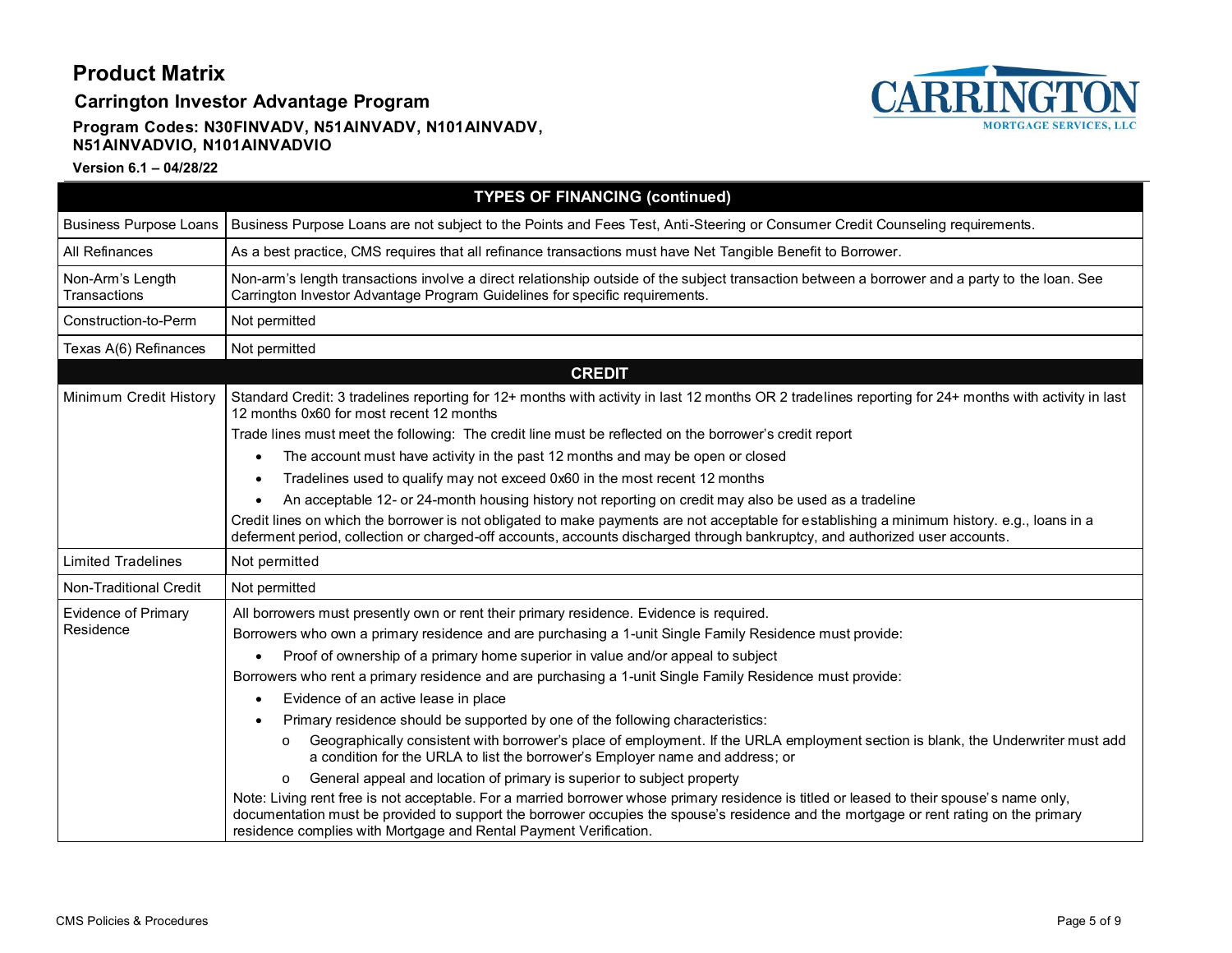**Carrington Investor Advantage Program**

### **Program Codes: N30FINVADV, N51AINVADV, N101AINVADV, N51AINVADVIO, N101AINVADVIO**



|                                                              | <b>CREDIT, continued</b>                                                                                                                                                                                                                                                                                                                                                                                                                                                                                                                                                                                                                                                                                                                                                                                                                                            |
|--------------------------------------------------------------|---------------------------------------------------------------------------------------------------------------------------------------------------------------------------------------------------------------------------------------------------------------------------------------------------------------------------------------------------------------------------------------------------------------------------------------------------------------------------------------------------------------------------------------------------------------------------------------------------------------------------------------------------------------------------------------------------------------------------------------------------------------------------------------------------------------------------------------------------------------------|
| Mortgage/<br><b>Rental History</b>                           | Mortgage and rental payments not reflected on the original credit report must be documented via an institutional Verification of Rent or Verification<br>of Mortgage (VOR/VOM). A combined total of all late mortgage and rental payments in the past 12 months must be used to determine the housing<br>history for all borrowers.                                                                                                                                                                                                                                                                                                                                                                                                                                                                                                                                 |
|                                                              | If the borrower is making payments to an individual or interested party, 12 months of cancelled checks or bank statements must be obtained. A<br>VOR/VOM is not required but may be requested for clarification.                                                                                                                                                                                                                                                                                                                                                                                                                                                                                                                                                                                                                                                    |
|                                                              | All mortgages and rental payments should be current at time of closing. If the credit report or VOR/VOM reflects a past-due status, updated<br>documentation is required to verify account is current.                                                                                                                                                                                                                                                                                                                                                                                                                                                                                                                                                                                                                                                              |
| Forbearance Due to<br><b>FEMA Disaster</b>                   | CMS will permit forbearance only in cases of a FEMA Disaster Declaration. Documentation from the servicer must be obtained and the cause<br>outside the disaster (i.e. loss of work, damage, etc.) must be cured and documented (i.e. back to work).                                                                                                                                                                                                                                                                                                                                                                                                                                                                                                                                                                                                                |
| Late Payments after                                          | The forbearance may be resolved through one of the following two options:                                                                                                                                                                                                                                                                                                                                                                                                                                                                                                                                                                                                                                                                                                                                                                                           |
| Forbearance                                                  | 1. Remove the disaster forbearance status and reinstate the mortgage by making a lump-sum payment to bring the mortgage current. The impact<br>of any lump sum payment must be considered in the asset analysis. Funds may not be borrowed for the purpose of a full reinstatement after the<br>date of the loan application. Or                                                                                                                                                                                                                                                                                                                                                                                                                                                                                                                                    |
|                                                              | 2. Complete three (3) regular monthly payments after an approved loss mitigation option with the current servicer, such as a repayment plan,<br>payment deferral, or trial payments for a loan modification. Any remaining balance due after three timely payments are made pursuant to a loss<br>mitigation option may be included in a rate and term or cash out refinance.                                                                                                                                                                                                                                                                                                                                                                                                                                                                                       |
|                                                              | Borrowers who have missed payments pursuant to a disaster forbearance must provide documentation of acceptable resolution of any hardship.<br>Missed mortgage payments during the period of a disaster forbearance will not be deemed as "late" payments for the purpose of establishing<br>eligibility or credit grade, provided the forbearance is documented per the requirements above. Missed mortgage payments after termination of the<br>forbearance plan or during an approved loss mitigation option will be considered late for the purposes of establishing eligibility and graded<br>accordingly. A borrower who experiences a Housing Event, including foreclosure, short sale, or deed-in-lieu of foreclosure after a forbearance<br>must continue to meet all program guidelines related to Housing Events, including seasoning and credit grading. |
| Late Payments -<br><b>Consumer Debts</b>                     | This Late Payments section applies to every credit account that is not a mortgage or home equity loan. E.g. revolving/installment accounts.<br>Rolling Late Payments: Rolling late payments are not considered a single event. Each occurrence of a contractual delinquency is considered<br>individually for loan eligibility. Rolling late payments are not permitted on Investor Advantage.                                                                                                                                                                                                                                                                                                                                                                                                                                                                      |
|                                                              | Past Due Accounts: Past due consumer debts can be no more than 30 days past due at time of closing. Consumer late payments may not<br>exceed 1x60 over the prior 12 months for Investor Advantage.                                                                                                                                                                                                                                                                                                                                                                                                                                                                                                                                                                                                                                                                  |
| All Bankruptcy                                               | 48 Months Seasoning whether Discharged or Dismissed; see Matrix Above.                                                                                                                                                                                                                                                                                                                                                                                                                                                                                                                                                                                                                                                                                                                                                                                              |
| Short Sale/<br>Foreclosure/<br>Deed-in-Lieu/<br>Modification | 48 Months Seasoning; see Matrix Above.                                                                                                                                                                                                                                                                                                                                                                                                                                                                                                                                                                                                                                                                                                                                                                                                                              |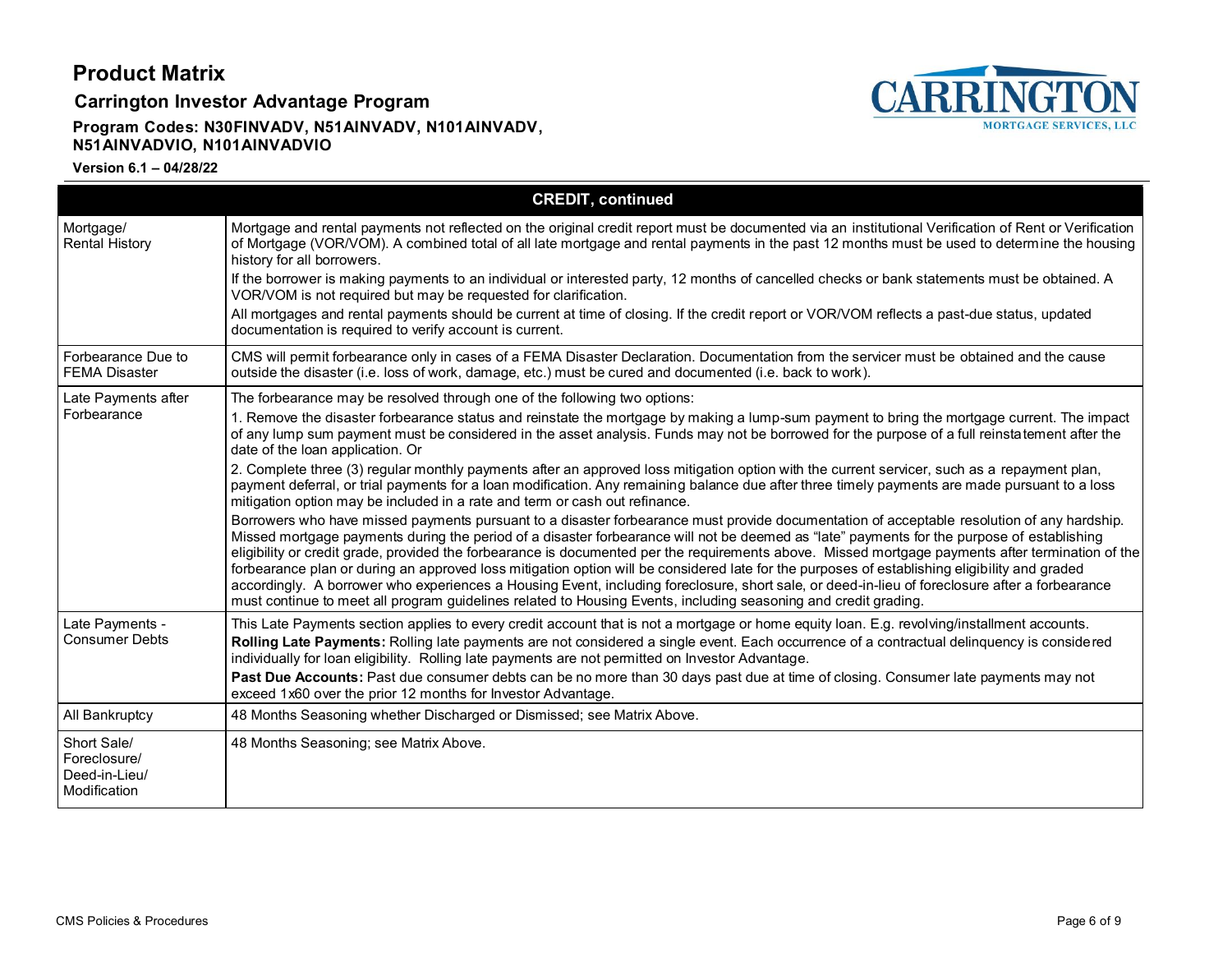**Carrington Investor Advantage Program**

#### **Program Codes: N30FINVADV, N51AINVADV, N101AINVADV, N51AINVADVIO, N101AINVADVIO**



|                                      | <b>CREDIT, continued</b>                                                                                                                                                                                                                                                                                                                                                                                                                                                                                                                                                                                                                                                                                                                                                                      |
|--------------------------------------|-----------------------------------------------------------------------------------------------------------------------------------------------------------------------------------------------------------------------------------------------------------------------------------------------------------------------------------------------------------------------------------------------------------------------------------------------------------------------------------------------------------------------------------------------------------------------------------------------------------------------------------------------------------------------------------------------------------------------------------------------------------------------------------------------|
| Collections/<br>Charge Offs          | The following accounts may remain open:<br>Collections and charge-offs < 24 months old with a maximum cumulative balance of \$2,000<br>Collections and charge-offs $\geq$ 24 months old with a maximum of \$2,500 per occurrence<br>Collections and charge-offs that have passed beyond the statute of limitation for that state (supporting documentation required)<br>All medical collections<br>$\bullet$<br>Collection and charge-off balances exceeding the amounts listed above must be paid in full.                                                                                                                                                                                                                                                                                   |
| Judgments/Liens                      | Judgments and tax liens must be paid off prior to or at closing                                                                                                                                                                                                                                                                                                                                                                                                                                                                                                                                                                                                                                                                                                                               |
| <b>IRS Taxes Owed</b><br>(No Lien)   | For IRS taxes owed and no lien is present all of the following requirements must be met:<br>A copy of the repayment agreement is obtained;<br>A minimum of 3 months has elapsed on the plan and evidence of timely payments for the most recent 3 months is provided.                                                                                                                                                                                                                                                                                                                                                                                                                                                                                                                         |
| Minimum FICO                         | Each borrower and/or guarantor must have a valid score from at least 2 of the following 3 agencies: Experian (FICO), Trans Union (Empirica), and<br>Equifax (Beacon). Only scores from these agencies are acceptable.<br>The applicable credit score is the middle of three scores provided for any borrower. If only two credit score are obtained, the lesser of two will be<br>used. When there are multiple borrowers, the lowest applicable score from the group of borrowers is the representative credit score for qualifying.                                                                                                                                                                                                                                                         |
|                                      | <b>INCOME/ASSETS</b>                                                                                                                                                                                                                                                                                                                                                                                                                                                                                                                                                                                                                                                                                                                                                                          |
| Employment/<br>Income Analysis       | There is no employment verification or income analysis under the Investor Advantage Program.                                                                                                                                                                                                                                                                                                                                                                                                                                                                                                                                                                                                                                                                                                  |
| Assets                               | Must be sourced/seasoned for 60 days.<br>Deposit verification and seasoning of assets must be documented by two months bank statements. Marketable securities require a copy of the<br>stock certificate. Retirement accounts require documentation verifying the lending terms of the account. All large deposits must be sourced per<br>FNMA guidelines. Asset documentation must be dated within 90 days of the date of the note. Evidence of liquidation is required for all securities<br>and real estate. Evidence of transfer of funds is required for all cash accounts. Gifts are acceptable for down payment provided minimum<br>borrower investment requirements are met. Sources of funds used for the minimum required investment and reserves must be owned by the<br>borrower. |
| Eligible Sources of<br>Assets        | Acceptable sources of funds are bank deposits (checking/savings), marketable public traded securities (70% of account value), loans secured by<br>borrower's assets, sale of real estate, funds borrowed secured by real estate, trust funds (60% of borrower's undistributed share), cash<br>value/surrender value of life insurance (60% of the cash value), retirement accounts using 60% of available/vested balance (SEP-IRA, 401K),<br>business assets provided they are used for down payment and closing costs only and borrowers are at least 50% owners of the business with<br>documented access to funds, see guidelines.                                                                                                                                                         |
| Ineligible Sources of<br>Assets      | Cash-on-hand, Sweat equity, Gift or grant funds which must be repaid, Down payment assistance programs, Bridge loans, Unsecured loans or<br>cash advances, Section 8 Voucher Assistance, and Cryptocurrency (digital assets such as bitcoins)                                                                                                                                                                                                                                                                                                                                                                                                                                                                                                                                                 |
| Borrower Investment/<br>Contribution | 5% own funds (excludes Seller Contributions as detailed below)                                                                                                                                                                                                                                                                                                                                                                                                                                                                                                                                                                                                                                                                                                                                |
| Gift Funds                           | Gift funds permitted for down payment. Must be from relative. Signed Gift letter required. See guidelines for detailed requirements.                                                                                                                                                                                                                                                                                                                                                                                                                                                                                                                                                                                                                                                          |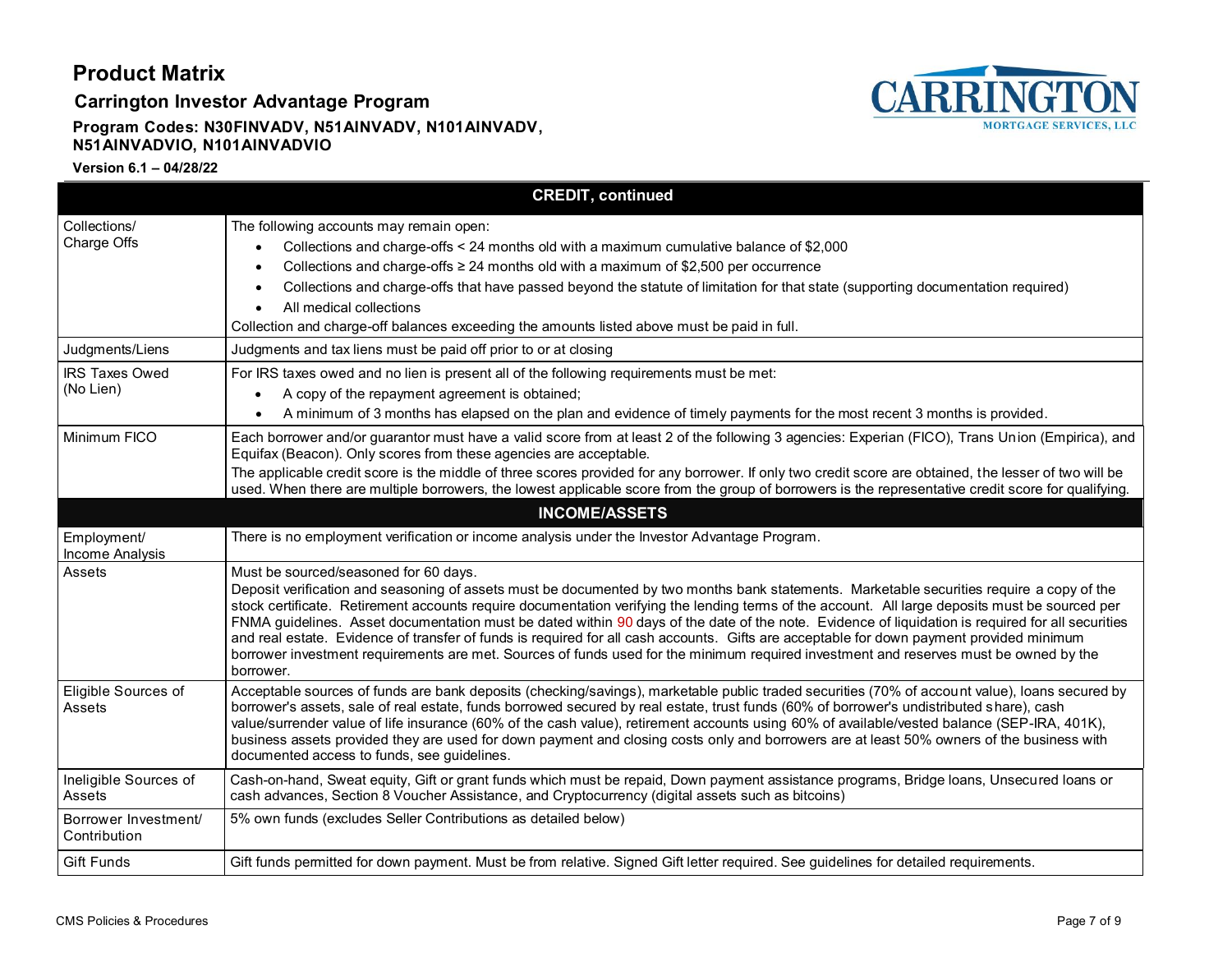**Carrington Investor Advantage Program**

### **Program Codes: N30FINVADV, N51AINVADV, N101AINVADV, N51AINVADVIO, N101AINVADVIO**



| <b>PURCHASE MONEY</b>                           |                                                                                                                                                                                                                                                                                                                                                                                                                                                                                                      |  |  |
|-------------------------------------------------|------------------------------------------------------------------------------------------------------------------------------------------------------------------------------------------------------------------------------------------------------------------------------------------------------------------------------------------------------------------------------------------------------------------------------------------------------------------------------------------------------|--|--|
| Seller Contribution/<br>Sale Concessions        | Maximum seller contribution up to 4% toward closing.<br>Sales concessions exceeding the seller contribution limits must be deducted from the sales price before calculating the LTV/CLTV. Financing<br>concessions are not permitted.                                                                                                                                                                                                                                                                |  |  |
|                                                 | <b>GENERAL</b>                                                                                                                                                                                                                                                                                                                                                                                                                                                                                       |  |  |
| Age of Documents                                | Credit Report 90 days; Title Report 90 days; Appraisal 120 days; Closing Protection Letter (CPL) 90 Days                                                                                                                                                                                                                                                                                                                                                                                             |  |  |
| Loan Terms Available                            | 30-Year Fixed, 5/1 ARM, 10/1 ARM, 5/1 ARM-IO and 10/1 ARM-IO                                                                                                                                                                                                                                                                                                                                                                                                                                         |  |  |
| <b>Qualifying Payment</b>                       | Use Qualifying Rate for calculating PITIA                                                                                                                                                                                                                                                                                                                                                                                                                                                            |  |  |
| Interest-Only Qualifying<br>Payment             | Interest-only loans qualify using the fully amortized payment calculated over the fully amortizing period, based on the greater of the note rate or the<br>fully indexed rate rounded up to the nearest eighth percentage to determine qualifying PITIA. For example, a 30-year loan with a 10-year interest-<br>only period would have a 20-year fully amortizing period.                                                                                                                           |  |  |
| <b>Escrow Waivers</b>                           | Permitted                                                                                                                                                                                                                                                                                                                                                                                                                                                                                            |  |  |
| Assumptions                                     | Not Permitted                                                                                                                                                                                                                                                                                                                                                                                                                                                                                        |  |  |
| Ineligible States                               | All loans: North Dakota; Massachusetts (Correspondent loans are eligible for Massachusetts and North Dakota).<br>Interest Only not permitted in West Virginia                                                                                                                                                                                                                                                                                                                                        |  |  |
| New York CEMA                                   | Not permitted.                                                                                                                                                                                                                                                                                                                                                                                                                                                                                       |  |  |
| Eligible Borrowers                              | U.S. Citizens, Permanent Resident Aliens, and Non-Permanent Resident Aliens. Permanent Resident Aliens must provide proof of lawful<br>residence, green card and permanent right to work in the U.S. Non-Permanent Resident Aliens must provide proof of lawful residency, work<br>authorization, and an unexpired, valid visa with at least three years left to work in the U.S., Business entities (e.g. Limited Liability Companies,<br>Limited and General Partnerships, Corporations, S-Corps). |  |  |
| Ineligible Borrowers                            | Foreign Nationals, Deferred Action for Childhood Arrivals (DACA - EAD Category C33), Borrowers with Diplomatic Immunity, Non-Permanent<br>Resident Aliens who do not have a green card or a valid visa, Borrowers without a credit score, Borrowers holding title in the name of a trust,<br>Borrowers with more than 5 CMS financed properties, including the subject property.                                                                                                                     |  |  |
| <b>First Time Investors</b>                     | Permitted. A First-Time Investor is a borrower who has not owned at least one investment property for at least 12 months anytime during the<br>most recent 12-month period. Maximum 75% LTV with FICO ≥ 680 and DSCR ≥ 1.00. Maximum 65% with FICO < 680 or DSCR < 1.00.                                                                                                                                                                                                                             |  |  |
| Loans to Employee(s) of<br><b>Broker/Seller</b> | Permitted. See Carrington Investor Advantage Program Guidelines for specific requirements.                                                                                                                                                                                                                                                                                                                                                                                                           |  |  |
| <b>Primary Residence</b>                        | Borrower's Spouse Owns   See Evidence of Primary Residence in Credit Section.                                                                                                                                                                                                                                                                                                                                                                                                                        |  |  |
| Power of Attorney                               | A Limited Power of Attorney (POA) is acceptable. Refer to Carrington Investor Advantage Program Guidelines for requirements.                                                                                                                                                                                                                                                                                                                                                                         |  |  |